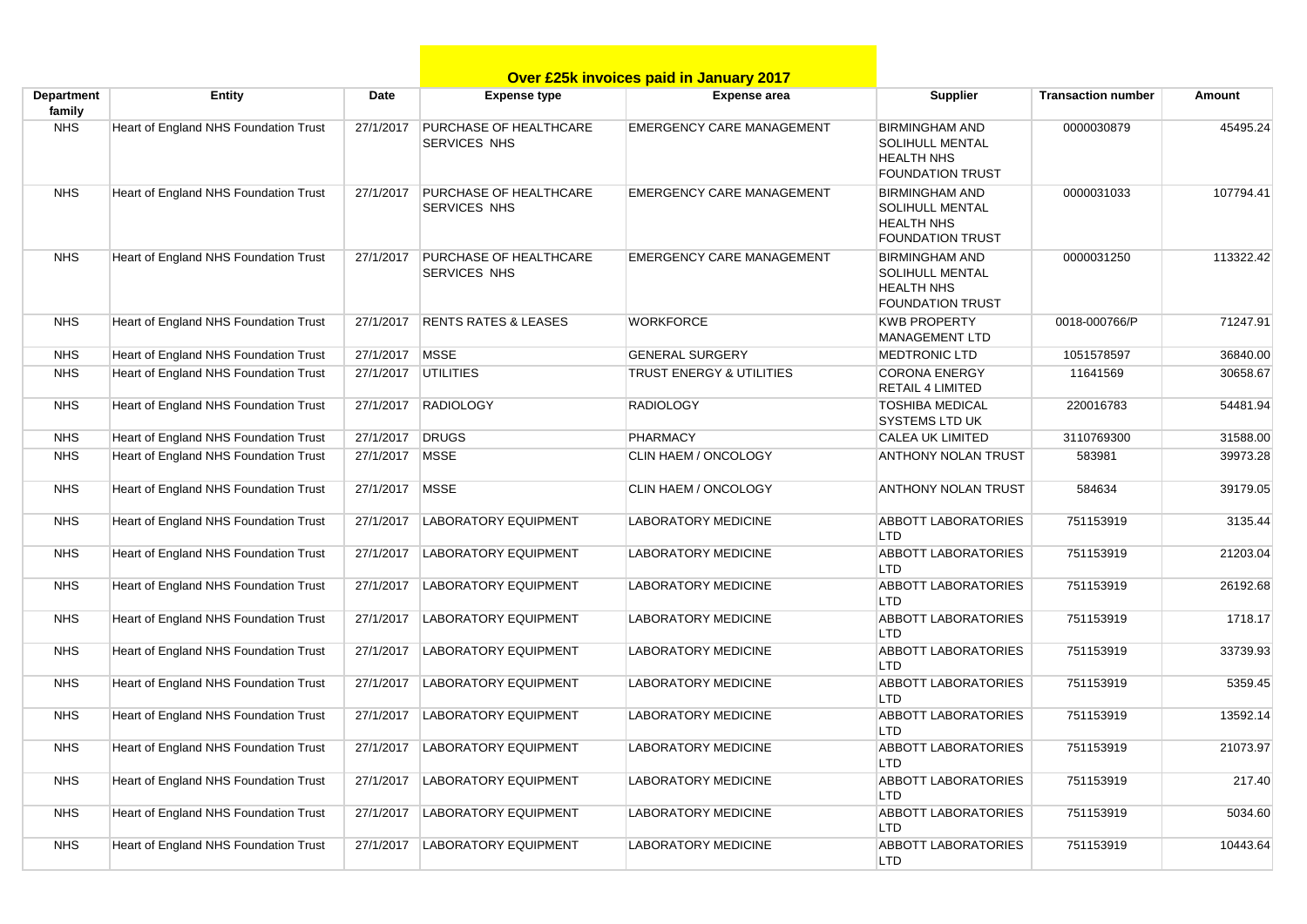| <b>NHS</b> | Heart of England NHS Foundation Trust | 27/1/2017       | <b>LABORATORY EQUIPMENT</b>                         | <b>LABORATORY MEDICINE</b> | <b>ABBOTT LABORATORIES</b><br><b>LTD</b>                      | 751153919                   | 4231.48    |
|------------|---------------------------------------|-----------------|-----------------------------------------------------|----------------------------|---------------------------------------------------------------|-----------------------------|------------|
| <b>NHS</b> | Heart of England NHS Foundation Trust | 27/1/2017       | <b>LABORATORY EQUIPMENT</b>                         | LABORATORY MEDICINE        | <b>ABBOTT LABORATORIES</b><br><b>LTD</b>                      | 751153919                   | 102136.55  |
| <b>NHS</b> | Heart of England NHS Foundation Trust | 27/1/2017       | <b>LABORATORY EQUIPMENT</b>                         | <b>LABORATORY MEDICINE</b> | <b>ABBOTT LABORATORIES</b><br><b>LTD</b>                      | 751153919                   | 469.53     |
| <b>NHS</b> | Heart of England NHS Foundation Trust | 27/1/2017       | <b>LABORATORY EQUIPMENT</b>                         | LABORATORY MEDICINE        | <b>ABBOTT LABORATORIES</b><br><b>LTD</b>                      | 751153919                   | 20825.64   |
| <b>NHS</b> | Heart of England NHS Foundation Trust | 27/1/2017       | <b>LABORATORY EQUIPMENT</b>                         | <b>LABORATORY MEDICINE</b> | <b>ABBOTT LABORATORIES</b><br><b>LTD</b>                      | 751153919                   | 10380.82   |
| <b>NHS</b> | Heart of England NHS Foundation Trust | 27/1/2017       | <b>LABORATORY EQUIPMENT</b>                         | <b>LABORATORY MEDICINE</b> | <b>ABBOTT LABORATORIES</b><br><b>LTD</b>                      | 751153919                   | 18117.71   |
| <b>NHS</b> | Heart of England NHS Foundation Trust | 27/1/2017       | <b>LABORATORY EQUIPMENT</b>                         | <b>LABORATORY MEDICINE</b> | <b>ABBOTT LABORATORIES</b><br><b>LTD</b>                      | 751154219                   | 7027.12    |
| <b>NHS</b> | Heart of England NHS Foundation Trust | 27/1/2017       | <b>LABORATORY EQUIPMENT</b>                         | <b>LABORATORY MEDICINE</b> | <b>ABBOTT LABORATORIES</b><br><b>LTD</b>                      | 751154219                   | 19697.37   |
| <b>NHS</b> | Heart of England NHS Foundation Trust | 27/1/2017       | <b>LABORATORY EQUIPMENT</b>                         | <b>LABORATORY MEDICINE</b> | <b>ABBOTT LABORATORIES</b><br><b>LTD</b>                      | 751154219                   | 42841.72   |
| <b>NHS</b> | Heart of England NHS Foundation Trust | 27/1/2017       | <b>LABORATORY EQUIPMENT</b>                         | <b>LABORATORY MEDICINE</b> | <b>ABBOTT LABORATORIES</b><br><b>LTD</b>                      | 751154219                   | 91694.10   |
| <b>NHS</b> | Heart of England NHS Foundation Trust | 27/1/2017       | <b>LABORATORY EQUIPMENT</b>                         | <b>LABORATORY MEDICINE</b> | <b>ABBOTT LABORATORIES</b><br><b>LTD</b>                      | 855206023                   | 132643.20  |
| <b>NHS</b> | Heart of England NHS Foundation Trust | 27/1/2017       | <b>CONTRACT HOTEL SERVICES</b>                      | HOTEL SERVICES             | <b>G4S FACILITIES</b><br>MANAGEMENT (UK) LTD                  | 90159352                    | 841656.41  |
| <b>NHS</b> | Heart of England NHS Foundation Trust | 27/1/2017       | <b>DRUGS</b>                                        | <b>PHARMACY</b>            | <b>JANSSEN-CILAG LIMITED</b>                                  | 930233001                   | 34902.96   |
| <b>NHS</b> | Heart of England NHS Foundation Trust | 27/1/2017       | <b>UTILITIES</b>                                    | TRUST ENERGY & UTILITIES   | <b>ENER-G COMBINED</b><br><b>POWER</b>                        | BIRM38                      | 290093.54  |
| <b>NHS</b> | Heart of England NHS Foundation Trust | 27/1/2017       | PURCHASE OF HEALTH CARE<br><b>SERVICES</b>          | <b>DISCHARGE</b>           | <b>HEALTHCARE AT HOME</b><br>LTD                              | OP/5994592                  | 78000.00   |
| <b>NHS</b> | Heart of England NHS Foundation Trust | 27/1/2017       | FURNITURE OFFICE & COMPUTER ICT<br><b>EQUIPMENT</b> |                            | <b>SCC LTD</b>                                                | OP/M241347                  | 32400.00   |
| <b>NHS</b> | Heart of England NHS Foundation Trust | 24/1/2017       | PURCHASE OF HEALTHCARE<br><b>SERVICES NHS</b>       | A & E                      | <b>WEST MIDLANDS</b><br>AMBULANCE SERVICE<br><b>NHS TRUST</b> | PAYMENT ON<br>ACCOUNT240117 | 500000.00  |
| <b>NHS</b> | Heart of England NHS Foundation Trust | 20/1/2017       | <b>OTHER MISCELLANEOUS</b>                          | <b>DIABETES</b>            | MEDICAL IMAGING UK<br><b>LTD</b>                              | 0000000974                  | 49693.99   |
| <b>NHS</b> | Heart of England NHS Foundation Trust | 20/1/2017       | <b>OTHER MISCELLANEOUS</b>                          | <b>DIABETES</b>            | MEDICAL IMAGING UK<br><b>LTD</b>                              | 0000001002                  | 49693.99   |
| <b>NHS</b> | Heart of England NHS Foundation Trust | 20/1/2017       | <b>OTHER MISCELLANEOUS</b>                          | <b>DIABETES</b>            | MEDICAL IMAGING UK<br><b>LTD</b>                              | 0000001032                  | 49693.99   |
| <b>NHS</b> | Heart of England NHS Foundation Trust | 20/1/2017       | <b>OTHER MISCELLANEOUS</b>                          | <b>DIABETES</b>            | MEDICAL IMAGING UK<br><b>LTD</b>                              | 0000001062                  | 49693.99   |
| NHS        | Heart of England NHS Foundation Trust |                 | 20/1/2017   PROPERTY PLANT AND<br><b>EQUIPMENT</b>  | <b>CAPITAL</b>             | DE SOUTTER MEDICAL<br><b>LTD</b>                              | 0000407841                  | 28906.32   |
| <b>NHS</b> | Heart of England NHS Foundation Trust | 20/1/2017       | <b>OTHER CREDITORS CURRENT</b>                      | <b>BALANCE SHEET</b>       | HM REVENUE AND<br><b>CUSTOMS -</b><br><b>CUMBERNAULD</b>      | 068PD000020231709           | 8676128.77 |
| <b>NHS</b> | Heart of England NHS Foundation Trust | 20/1/2017       | <b>PURCHASE OF HEALTH CARE</b><br><b>SERVICES</b>   | <b>GASTROENTEROLOGY</b>    | VANGUARD<br>HEALTHCARE<br><b>SOLUTIONS LIMITED</b>            | 12469                       | 129333.60  |
| <b>NHS</b> | Heart of England NHS Foundation Trust | 20/1/2017 DRUGS |                                                     | PHARMACY                   | <b>BAYER PLC</b>                                              | 187437891                   | 26220.00   |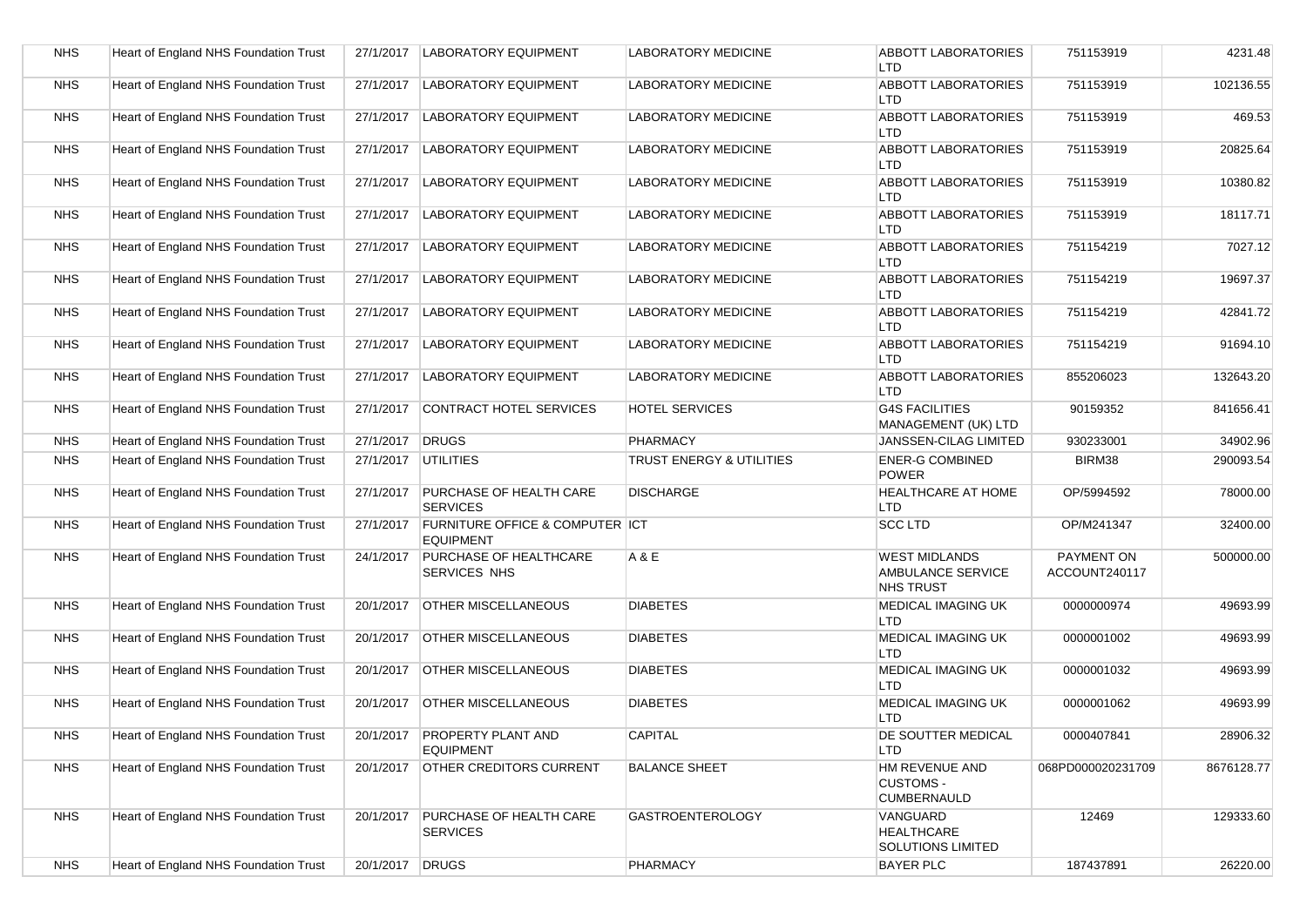| <b>NHS</b> | Heart of England NHS Foundation Trust        | 20/1/2017 DRUGS |                                                                | PHARMACY                    | <b>BAYER PLC</b>                                                          | 187438667    | 26220.00 |
|------------|----------------------------------------------|-----------------|----------------------------------------------------------------|-----------------------------|---------------------------------------------------------------------------|--------------|----------|
| <b>NHS</b> | Heart of England NHS Foundation Trust        | 20/1/2017       | DRUGS                                                          | <b>PHARMACY</b>             | <b>BAYER PLC</b>                                                          | 187441090    | 31464.00 |
| <b>NHS</b> | Heart of England NHS Foundation Trust        | 20/1/2017       | <b>DRUGS</b>                                                   | PHARMACY                    | <b>BAYER PLC</b>                                                          | 187441292    | 52440.00 |
| <b>NHS</b> | Heart of England NHS Foundation Trust        | 20/1/2017       | DRUGS                                                          | PHARMACY                    | <b>BAYER PLC</b>                                                          | 187443215    | 41952.00 |
| <b>NHS</b> | Heart of England NHS Foundation Trust        | 20/1/2017       | DRUGS                                                          | PHARMACY                    | <b>BAYER PLC</b>                                                          | 187443431    | 36708.00 |
| <b>NHS</b> | Heart of England NHS Foundation Trust        | 20/1/2017       | DRUGS                                                          | PHARMACY                    | <b>BAYER PLC</b>                                                          | 187443478    | 31464.00 |
| <b>NHS</b> | Heart of England NHS Foundation Trust        | 20/1/2017       | OTHER TRANSPORT & MOVEABLE LABORATORY MEDICINE<br><b>PLANT</b> |                             | <b>CITY SPRINT UK LTD</b>                                                 | 1955651      | 34420.06 |
| <b>NHS</b> | Heart of England NHS Foundation Trust        | 20/1/2017       | DRUGS                                                          | PHARMACY                    | <b>NOVARTIS</b><br>PHARMACEUTICALS UK<br><b>LTD</b>                       | 91720547     | 37713.60 |
| <b>NHS</b> | Heart of England NHS Foundation Trust        | 20/1/2017 DRUGS |                                                                | PHARMACY                    | <b>NOVARTIS</b><br>PHARMACEUTICALS UK<br><b>LTD</b>                       | 91728061     | 26712.00 |
| <b>NHS</b> | Heart of England NHS Foundation Trust        | 20/1/2017 DRUGS |                                                                | <b>PHARMACY</b>             | <b>NOVARTIS</b><br>PHARMACEUTICALS UK<br><b>LTD</b>                       | 91730986     | 29978.27 |
| <b>NHS</b> | Heart of England NHS Foundation Trust        | 20/1/2017 DRUGS |                                                                | PHARMACY                    | <b>NOVARTIS</b><br>PHARMACEUTICALS UK<br><b>LTD</b>                       | 91731494     | 54658.46 |
| <b>NHS</b> | Heart of England NHS Foundation Trust        | 20/1/2017 DRUGS |                                                                | <b>PHARMACY</b>             | <b>NOVARTIS</b><br>PHARMACEUTICALS UK<br><b>LTD</b>                       | 91732644     | 26712.00 |
| <b>NHS</b> | Heart of England NHS Foundation Trust        | 20/1/2017       | <b>DRUGS</b>                                                   | PHARMACY                    | <b>CSL BEHRING UK LTD</b>                                                 | 991820336    | 34603.00 |
| <b>NHS</b> | Heart of England NHS Foundation Trust        | 20/1/2017       | QUALIFIED AGENCY NURSES                                        | <b>THEATRES</b>             | <b>MANORBASE LTD</b><br><b>TRADING AS FIRSTPOINT</b><br><b>HEALTHCARE</b> | HEFT2-136908 | 763.80   |
| <b>NHS</b> | Heart of England NHS Foundation Trust        |                 | 20/1/2017 QUALIFIED AGENCY NURSES                              | <b>THEATRES</b>             | <b>MANORBASE LTD</b><br><b>TRADING AS FIRSTPOINT</b><br><b>HEALTHCARE</b> | HEFT2-136908 | 381.90   |
| <b>NHS</b> | Heart of England NHS Foundation Trust        |                 | 20/1/2017 QUALIFIED AGENCY NURSES                              | <b>THEATRES</b>             | <b>MANORBASE LTD</b><br><b>TRADING AS FIRSTPOINT</b><br><b>HEALTHCARE</b> | HEFT2-136908 | 1145.70  |
| <b>NHS</b> | Heart of England NHS Foundation Trust        | 20/1/2017       | QUALIFIED AGENCY NURSES                                        | <b>THEATRES</b>             | <b>MANORBASE LTD</b><br><b>TRADING AS FIRSTPOINT</b><br><b>HEALTHCARE</b> | HEFT2-136908 | 2582.86  |
| <b>NHS</b> | Heart of England NHS Foundation Trust        | 20/1/2017       | QUALIFIED AGENCY NURSES                                        | <b>RESPIRATORY MEDICINE</b> | <b>MANORBASE LTD</b><br><b>TRADING AS FIRSTPOINT</b><br><b>HEALTHCARE</b> | HEFT2-136908 | 2776.96  |
| <b>NHS</b> | Heart of England NHS Foundation Trust        | 20/1/2017       | QUALIFIED AGENCY NURSES                                        | <b>THEATRES</b>             | <b>MANORBASE LTD</b><br><b>TRADING AS FIRSTPOINT</b><br><b>HEALTHCARE</b> | HEFT2-136908 | 18141.00 |
| <b>NHS</b> | Heart of England NHS Foundation Trust        |                 | 20/1/2017 QUALIFIED AGENCY NURSES                              | <b>THEATRES</b>             | <b>MANORBASE LTD</b><br><b>TRADING AS FIRSTPOINT</b><br><b>HEALTHCARE</b> | HEFT2-136908 | 32323.33 |
| <b>NHS</b> | Heart of England NHS Foundation Trust        |                 | 20/1/2017 QUALIFIED AGENCY NURSES                              | <b>GENERAL MEDICINE</b>     | <b>MANORBASE LTD</b><br><b>TRADING AS FIRSTPOINT</b><br><b>HEALTHCARE</b> | HEFT2-136908 | 1426.50  |
| <b>NHS</b> | <b>Heart of England NHS Foundation Trust</b> |                 | 20/1/2017 QUALIFIED AGENCY NURSES                              | A & E                       | SOS HEALTHCARE LTD                                                        | HEFT2-136920 | 53318.00 |
|            |                                              |                 |                                                                |                             |                                                                           |              |          |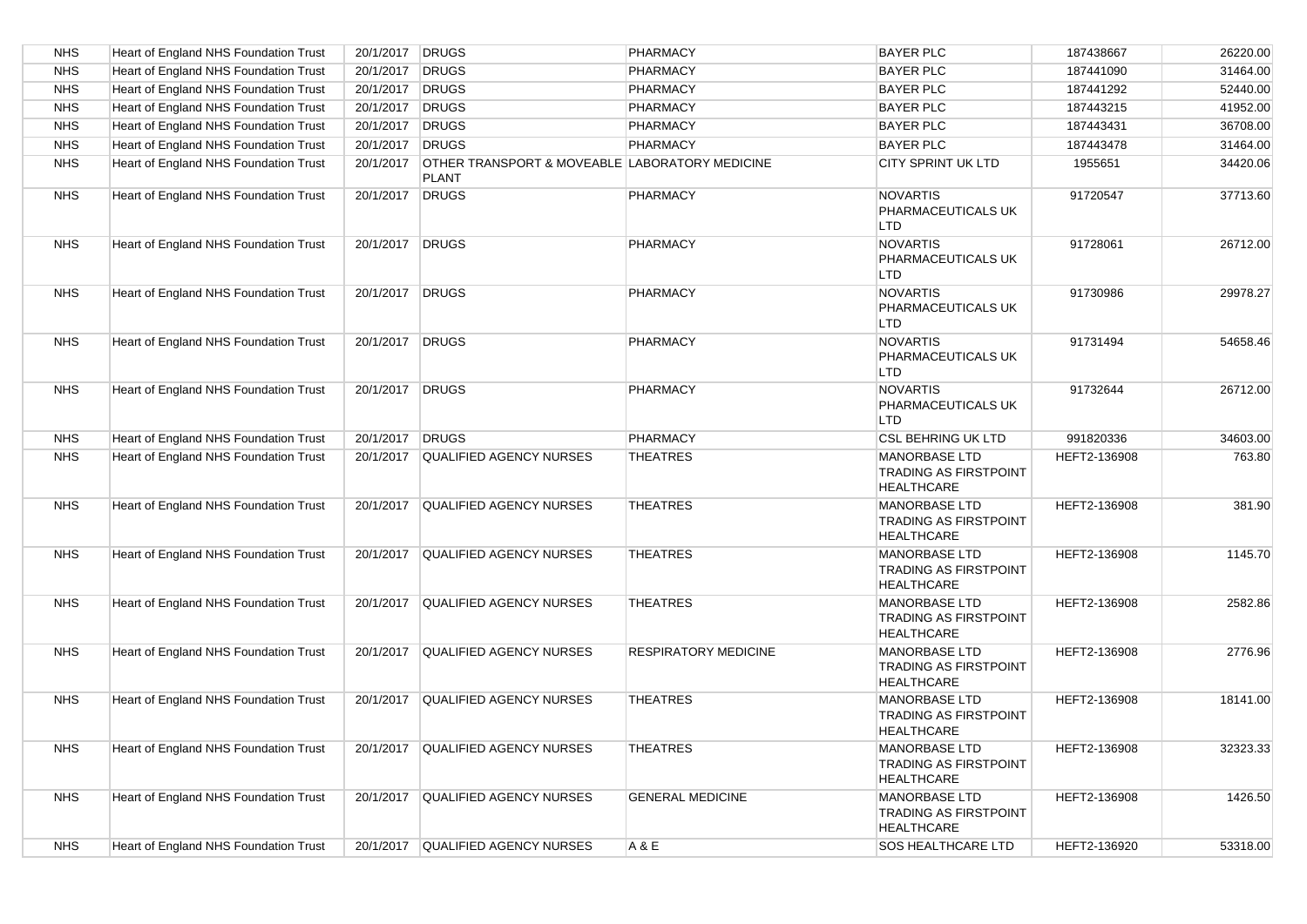| <b>NHS</b> | Heart of England NHS Foundation Trust | 20/1/2017      | <b>OTHER CREDITORS CURRENT</b>                         | <b>BALANCE SHEET</b>             | CHILDCARE VOUCHERS<br><b>LTD</b>                                                                | IN141604102 | 74248.27  |
|------------|---------------------------------------|----------------|--------------------------------------------------------|----------------------------------|-------------------------------------------------------------------------------------------------|-------------|-----------|
| <b>NHS</b> | Heart of England NHS Foundation Trust | 20/1/2017      | <b>PROPERTY PLANT AND</b><br><b>EQUIPMENT</b>          | CAPITAL                          | <b>D P MEDICAL SYSTEMS</b><br><b>LTD</b>                                                        | SIN336105   | 65137.20  |
| <b>NHS</b> | Heart of England NHS Foundation Trust | 19/1/2017      | PURCHASE OF HEALTHCARE<br><b>SERVICES NHS</b>          | <b>EMERGENCY CARE MANAGEMENT</b> | <b>BIRMINGHAM AND</b><br><b>SOLIHULL MENTAL</b><br><b>HEALTH NHS</b><br><b>FOUNDATION TRUST</b> | 0000030879  | 300000.00 |
| <b>NHS</b> | Heart of England NHS Foundation Trust | 19/1/2017      | <b>OTHER GENERAL SUPPLIES &amp;</b><br><b>SERVICES</b> | <b>PHARMACY</b>                  | NHSBSA PRESCRIPTION<br>PRICING DIVISION                                                         | 1000049698  | 52483.97  |
| <b>NHS</b> | Heart of England NHS Foundation Trust | 19/1/2017      | <b>DRUGS</b>                                           | <b>PHARMACY</b>                  | NHSBSA PRESCRIPTION<br>PRICING DIVISION                                                         | 1000050019  | 47278.56  |
| <b>NHS</b> | Heart of England NHS Foundation Trust | 19/1/2017      | <b>LABORATORY EQUIPMENT</b>                            | <b>PHARMACY</b>                  | NHSBSA PRESCRIPTION<br>PRICING DIVISION                                                         | 1000050339  | 44818.92  |
| <b>NHS</b> | Heart of England NHS Foundation Trust | 19/1/2017      | <b>RAW MATERIALS AND</b><br><b>CONSUMABLES</b>         | ALL WARDS AND DEPTS              | NHS SUPPLY CHAIN.                                                                               | 1017140361  | 251445.10 |
| <b>NHS</b> | Heart of England NHS Foundation Trust | 19/1/2017      | <b>RAW MATERIALS AND</b><br><b>CONSUMABLES</b>         | ALL WARDS AND DEPTS              | NHS SUPPLY CHAIN.                                                                               | 1017144797  | 278082.86 |
| <b>NHS</b> | Heart of England NHS Foundation Trust | 19/1/2017      | <b>RAW MATERIALS AND</b><br><b>CONSUMABLES</b>         | ALL WARDS AND DEPTS              | NHS SUPPLY CHAIN.                                                                               | 1017150095  | 262694.88 |
| <b>NHS</b> | Heart of England NHS Foundation Trust | 19/1/2017      | <b>JUNIOR MEDICAL</b>                                  | TRUSTWIDE EDUCATION SERVICES     | ST HELENS AND<br>KNOWSLEY TEACHING<br><b>HOSPITALS NHS TRUST</b>                                | 16764125    | 190000.00 |
| <b>NHS</b> | Heart of England NHS Foundation Trust | 19/1/2017 MSSE |                                                        | CLIN HAEM / ONCOLOGY             | NHS BLOOD AND<br>TRANSPLANT (NHSBT)                                                             | 608730      | 25824.94  |
| <b>NHS</b> | Heart of England NHS Foundation Trust | 19/1/2017      | <b>MSSE</b>                                            | <b>LABORATORY MEDICINE</b>       | NHS BLOOD AND<br>TRANSPLANT (NHSBT)                                                             | 856135      | 147701.25 |
| <b>NHS</b> | Heart of England NHS Foundation Trust | 19/1/2017 MSSE |                                                        | <b>LABORATORY MEDICINE</b>       | NHS BLOOD AND<br>TRANSPLANT (NHSBT)                                                             | 856871      | 53106.75  |
| <b>NHS</b> | Heart of England NHS Foundation Trust | 19/1/2017      | <b>PURCHASE OF HEALTHCARE</b><br>SERVICES NHS          | <b>OBSTETRICS</b>                | <b>BIRMINGHAM WOMENS</b><br><b>NHS FOUNDATION</b><br><b>TRUST</b>                               | OP/I145455  | 172369.38 |
| <b>NHS</b> | Heart of England NHS Foundation Trust | 19/1/2017      | PURCHASE OF HEALTHCARE<br>SERVICES NHS                 | CLIN HAEM / ONCOLOGY             | UNIVERSITY HOSPITAL<br><b>BIRMINGHAM NHS</b><br><b>FOUNDATION TRUST</b>                         | OP/R037766  | 30768.00  |
| <b>NHS</b> | Heart of England NHS Foundation Trust | 19/1/2017      | <b>PURCHASE OF HEALTHCARE</b><br>SERVICES NHS          | CLIN HAEM / ONCOLOGY             | UNIVERSITY HOSPITAL<br><b>BIRMINGHAM NHS</b><br><b>FOUNDATION TRUST</b>                         | OP/R042674  | 30768.00  |
| <b>NHS</b> | Heart of England NHS Foundation Trust | 19/1/2017      | <b>PURCHASE OF HEALTHCARE</b><br>SERVICES NHS          | <b>CLIN HAEM / ONCOLOGY</b>      | <b>UNIVERSITY HOSPITAL</b><br><b>BIRMINGHAM NHS</b><br>FOUNDATION TRUST                         | OP/R045459  | 30768.00  |
| <b>NHS</b> | Heart of England NHS Foundation Trust | 19/1/2017      | PURCHASE OF HEALTHCARE<br>SERVICES NHS                 | CLIN HAEM / ONCOLOGY             | UNIVERSITY HOSPITAL<br><b>BIRMINGHAM NHS</b><br><b>FOUNDATION TRUST</b>                         | OP/R054183  | 30768.00  |
| <b>NHS</b> | Heart of England NHS Foundation Trust | 19/1/2017      | <b>PURCHASE OF HEALTHCARE</b><br>SERVICES NHS          | <b>CLIN HAEM / ONCOLOGY</b>      | UNIVERSITY HOSPITAL<br><b>BIRMINGHAM NHS</b><br><b>FOUNDATION TRUST</b>                         | OP/R060681  | 30768.00  |
| <b>NHS</b> | Heart of England NHS Foundation Trust | 19/1/2017      | <b>EXTERNAL CONSULTANCY</b>                            | <b>INFECTIOUS DISEASES</b>       | UNIVERSITY HOSPITAL<br><b>BIRMINGHAM NHS</b><br><b>FOUNDATION TRUST</b>                         | OP/T031125  | 29503.50  |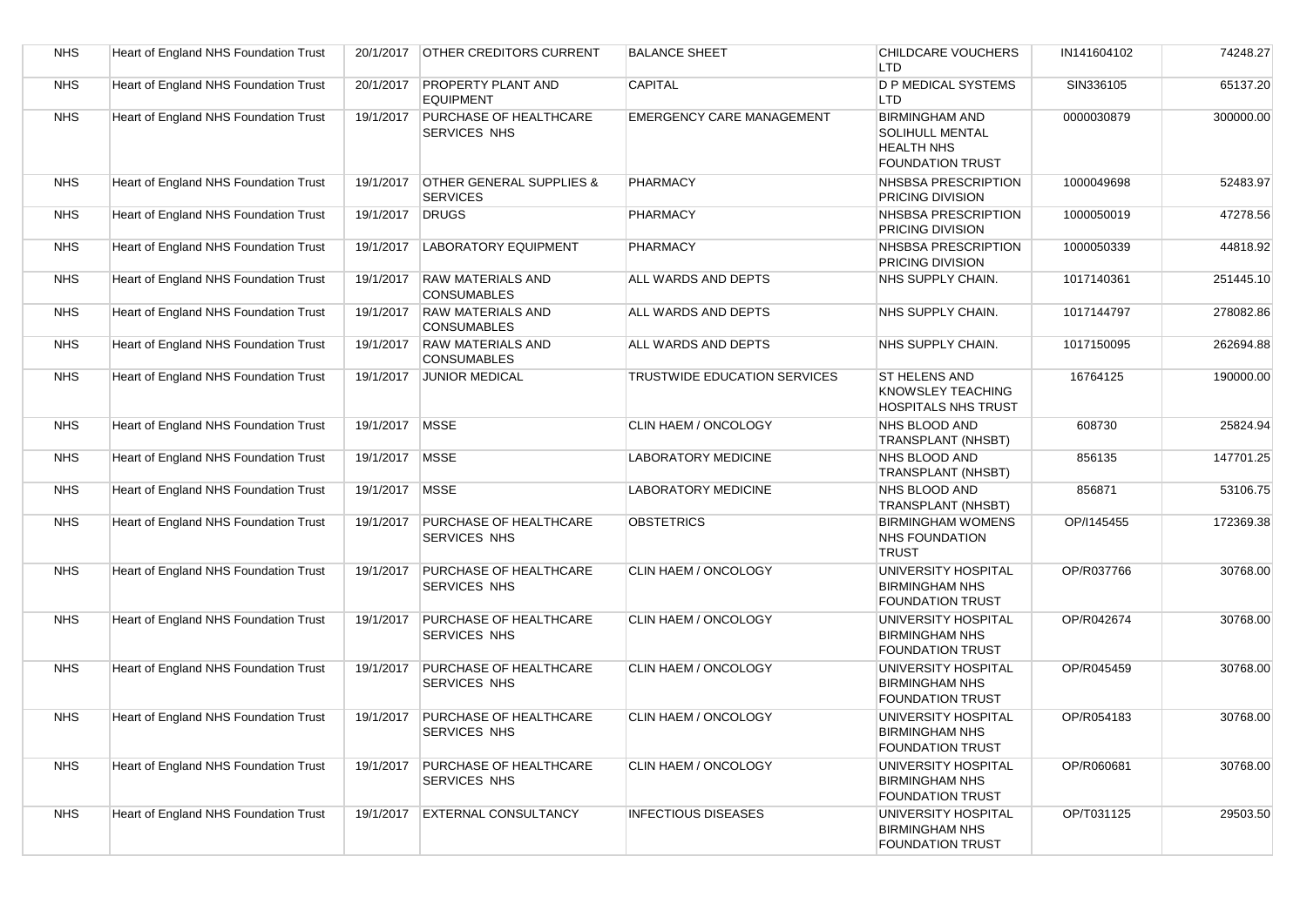| <b>NHS</b> | Heart of England NHS Foundation Trust | 19/1/2017 | <b>EXTERNAL CONSULTANCY</b>                         | <b>INFECTIOUS DISEASES</b>          | UNIVERSITY HOSPITAL<br><b>BIRMINGHAM NHS</b><br><b>FOUNDATION TRUST</b> | OP/T031467     | 29503.50   |
|------------|---------------------------------------|-----------|-----------------------------------------------------|-------------------------------------|-------------------------------------------------------------------------|----------------|------------|
| <b>NHS</b> | Heart of England NHS Foundation Trust | 13/1/2017 | PROPERTY PLANT AND<br><b>EQUIPMENT</b>              | CAPITAL                             | <b>MARCH BUILDING</b><br>SERVICES LTD                                   | 1116/2624/3974 | 57000.00   |
| <b>NHS</b> | Heart of England NHS Foundation Trust | 13/1/2017 | <b>UTILITIES</b>                                    | <b>TRUST ENERGY &amp; UTILITIES</b> | <b>CORONA ENERGY</b><br>RETAIL 4 LIMITED                                | 11641580       | 97000.92   |
| <b>NHS</b> | Heart of England NHS Foundation Trust | 13/1/2017 | <b>UTILITIES</b>                                    | <b>TRUST ENERGY &amp; UTILITIES</b> | <b>CORONA ENERGY</b><br><b>RETAIL 4 LIMITED</b>                         | 11654442       | 55503.68   |
| <b>NHS</b> | Heart of England NHS Foundation Trust | 13/1/2017 | <b>APPLIANCES &amp; IMPLANTS</b>                    | <b>VASCULAR SURGERY</b>             | COOK (UK) LIMITED                                                       | 16079476       | 28440.00   |
| <b>NHS</b> | Heart of England NHS Foundation Trust | 13/1/2017 | <b>MSSE</b>                                         | CS: OUT OF HOSPITAL                 | <b>SCA HYGIENE</b><br>PRODUCTS UK LTD                                   | 6401188688     | 41891.61   |
| <b>NHS</b> | Heart of England NHS Foundation Trust | 13/1/2017 | <b>OTHER ESTABLISHMENT COSTS</b>                    | <b>TRUST BOARD</b>                  | <b>MARSH UK LTD</b>                                                     | 6756724        | 168986.39  |
| <b>NHS</b> | Heart of England NHS Foundation Trust | 13/1/2017 | <b>LABORATORY EQUIPMENT</b>                         | <b>LABORATORY MEDICINE</b>          | <b>ABBOTT LABORATORIES</b><br>LTD                                       | 751146344      | 834.35     |
| <b>NHS</b> | Heart of England NHS Foundation Trust | 13/1/2017 | <b>LABORATORY EQUIPMENT</b>                         | <b>LABORATORY MEDICINE</b>          | <b>ABBOTT LABORATORIES</b><br><b>LTD</b>                                | 751146344      | 94.89      |
| <b>NHS</b> | Heart of England NHS Foundation Trust | 13/1/2017 | <b>LABORATORY EQUIPMENT</b>                         | <b>LABORATORY MEDICINE</b>          | <b>ABBOTT LABORATORIES</b><br>LTD                                       | 751146344      | 5610.66    |
| <b>NHS</b> | Heart of England NHS Foundation Trust | 13/1/2017 | <b>LABORATORY EQUIPMENT</b>                         | <b>LABORATORY MEDICINE</b>          | <b>ABBOTT LABORATORIES</b><br><b>LTD</b>                                | 751146344      | 15787.13   |
| <b>NHS</b> | Heart of England NHS Foundation Trust | 13/1/2017 | <b>LABORATORY EQUIPMENT</b>                         | <b>LABORATORY MEDICINE</b>          | <b>ABBOTT LABORATORIES</b><br>LTD                                       | 751146344      | 471.31     |
| <b>NHS</b> | Heart of England NHS Foundation Trust | 13/1/2017 | <b>LABORATORY EQUIPMENT</b>                         | <b>LABORATORY MEDICINE</b>          | <b>ABBOTT LABORATORIES</b><br><b>LTD</b>                                | 751146344      | 1077.93    |
| <b>NHS</b> | Heart of England NHS Foundation Trust | 13/1/2017 | <b>LABORATORY EQUIPMENT</b>                         | <b>LABORATORY MEDICINE</b>          | <b>ABBOTT LABORATORIES</b><br>LTD                                       | 751146344      | 14725.47   |
| <b>NHS</b> | Heart of England NHS Foundation Trust | 13/1/2017 | <b>LABORATORY EQUIPMENT</b>                         | <b>LABORATORY MEDICINE</b>          | <b>ABBOTT LABORATORIES</b><br>LTD                                       | 751146344      | 21153.80   |
| <b>NHS</b> | Heart of England NHS Foundation Trust | 13/1/2017 | <b>LABORATORY EQUIPMENT</b>                         | <b>LABORATORY MEDICINE</b>          | <b>ABBOTT LABORATORIES</b><br><b>LTD</b>                                | 751146344      | 57796.41   |
| <b>NHS</b> | Heart of England NHS Foundation Trust | 13/1/2017 | <b>LABORATORY EQUIPMENT</b>                         | <b>LABORATORY MEDICINE</b>          | <b>ABBOTT LABORATORIES</b><br><b>LTD</b>                                | 751146344      | 9502.06    |
| <b>NHS</b> | Heart of England NHS Foundation Trust | 13/1/2017 | <b>LABORATORY EQUIPMENT</b>                         | <b>LABORATORY MEDICINE</b>          | <b>ABBOTT LABORATORIES</b><br>LTD                                       | 751146344      | 17346.99   |
| <b>NHS</b> | Heart of England NHS Foundation Trust | 13/1/2017 | <b>LABORATORY EQUIPMENT</b>                         | <b>LABORATORY MEDICINE</b>          | <b>ABBOTT LABORATORIES</b><br><b>LTD</b>                                | 751146344      | 160.10     |
| <b>NHS</b> | Heart of England NHS Foundation Trust | 13/1/2017 | <b>LABORATORY EQUIPMENT</b>                         | <b>LABORATORY MEDICINE</b>          | <b>ABBOTT LABORATORIES</b><br><b>LTD</b>                                | 751146344      | 19491.89   |
| <b>NHS</b> | Heart of England NHS Foundation Trust | 13/1/2017 | <b>LABORATORY EQUIPMENT</b>                         | <b>LABORATORY MEDICINE</b>          | <b>ABBOTT LABORATORIES</b><br><b>LTD</b>                                | 751146344      | 2118.48    |
| <b>NHS</b> | Heart of England NHS Foundation Trust | 13/1/2017 | DRUGS                                               | <b>PHARMACY</b>                     | <b>CELGENE LTD</b>                                                      | 8940105238     | 34668.00   |
| <b>NHS</b> | Heart of England NHS Foundation Trust | 13/1/2017 | <b>DRUGS</b>                                        | <b>PHARMACY</b>                     | <b>CELGENE LTD</b>                                                      | 8940107013     | 26575.20   |
| <b>NHS</b> | Heart of England NHS Foundation Trust | 13/1/2017 | <b>EXTERNAL GENERAL SERVICE</b><br><b>CONTRACTS</b> | CAR PARKING + SECURITY              | <b>G4S FACILITIES</b><br>MANAGEMENT (UK) LTD                            | 90159353       | 147776.41  |
| <b>NHS</b> | Heart of England NHS Foundation Trust | 13/1/2017 | <b>PURCHASE OF HEALTH CARE</b><br><b>SERVICES</b>   | <b>DISCHARGE</b>                    | HEALTHCARE AT HOME<br><b>LTD</b>                                        | OP/5925136     | 78000.00   |
| <b>NHS</b> | Heart of England NHS Foundation Trust | 13/1/2017 | <b>OTHER ESTABLISHMENT COSTS</b>                    | <b>GOVERNANCE</b>                   | NHS LITIGATION<br><b>AUTHORITY</b>                                      | SICX/00117675  | 2149478.00 |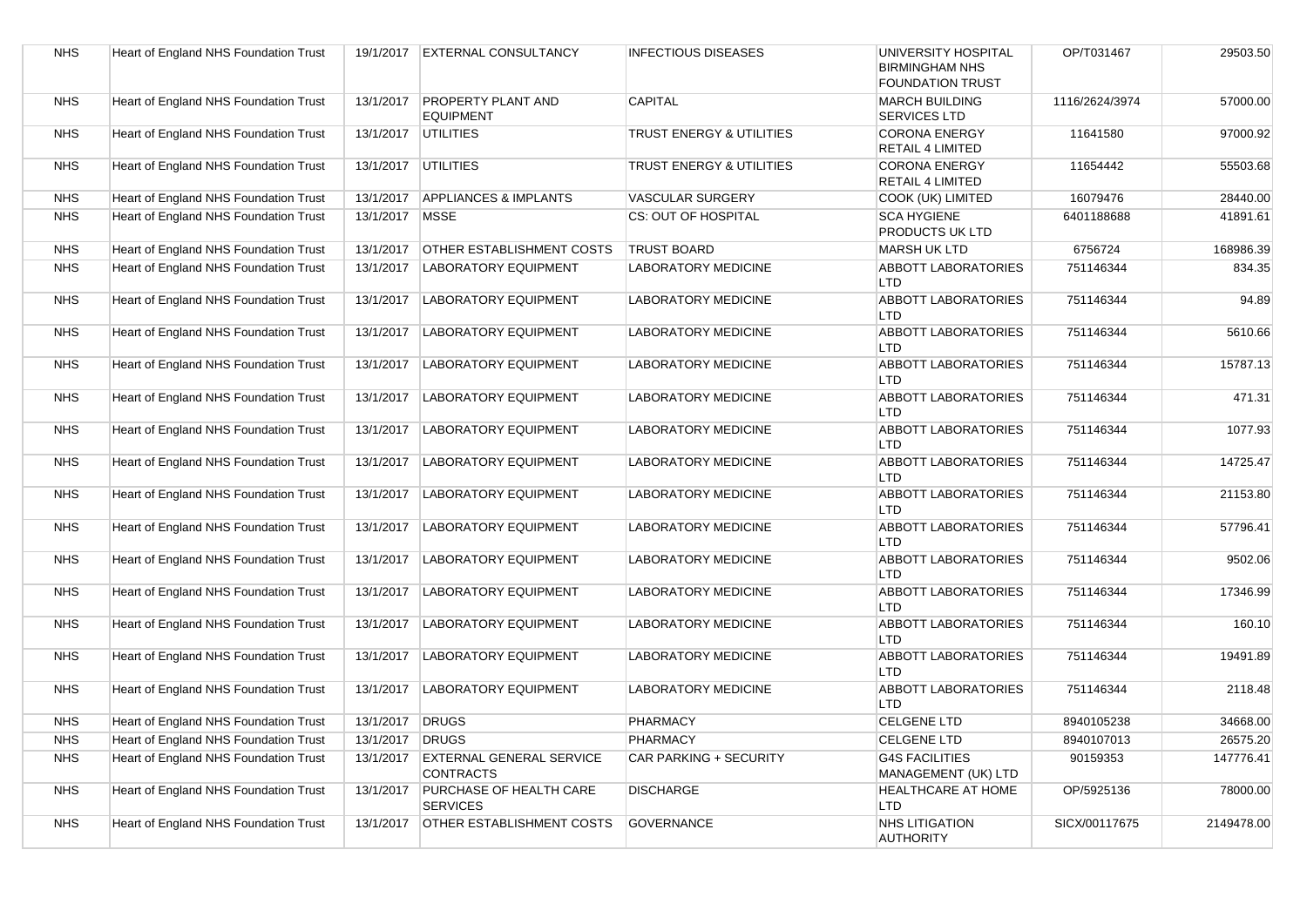| <b>NHS</b> | Heart of England NHS Foundation Trust | 13/1/2017 | <b>OTHER ESTABLISHMENT COSTS</b>                    | <b>GOVERNANCE</b>            | <b>NHS LITIGATION</b><br><b>AUTHORITY</b>                                       | SICX/00117676   | 39393.00   |
|------------|---------------------------------------|-----------|-----------------------------------------------------|------------------------------|---------------------------------------------------------------------------------|-----------------|------------|
| <b>NHS</b> | Heart of England NHS Foundation Trust | 13/1/2017 | <b>CONTRACT HOTEL SERVICES</b>                      | <b>HOTEL SERVICES</b>        | BERENDSEN UK LTD T/A<br><b>GUARDIAN (WAS THE</b><br>SUNLIGHT SERVICES<br>GROUP) | SN2553509       | 68162.76   |
| <b>NHS</b> | Heart of England NHS Foundation Trust |           | 13/1/2017 CONTRACT HOTEL SERVICES                   | <b>HOTEL SERVICES</b>        | BERENDSEN UK LTD T/A<br><b>GUARDIAN (WAS THE</b><br>SUNLIGHT SERVICES<br>GROUP) | SN2553897       | 32440.18   |
| <b>NHS</b> | Heart of England NHS Foundation Trust |           | 13/1/2017 CONTRACT HOTEL SERVICES                   | <b>HOTEL SERVICES</b>        | BERENDSEN UK LTD T/A<br><b>GUARDIAN (WAS THE</b><br>SUNLIGHT SERVICES<br>GROUP) | SN2554602       | 125082.54  |
| <b>NHS</b> | Heart of England NHS Foundation Trust |           | 13/1/2017   UTILITIES                               | TRUST ENERGY & UTILITIES     | <b>ENER-G COMBINED</b><br><b>POWER</b>                                          | SOLIHULL28      | 205150.13  |
| <b>NHS</b> | Heart of England NHS Foundation Trust | 6/1/2017  | PURCHASE OF HEALTH CARE<br><b>SERVICES</b>          | <b>DISCHARGE</b>             | <b>SEVACARE UK LTD</b>                                                          | 021016A         | 32370.00   |
| <b>NHS</b> | Heart of England NHS Foundation Trust | 6/1/2017  | PURCHASE OF HEALTH CARE<br><b>SERVICES</b>          | <b>DISCHARGE</b>             | <b>SEVACARE UK LTD</b>                                                          | 040916B         | 26220.00   |
| <b>NHS</b> | Heart of England NHS Foundation Trust | 6/1/2017  | <b>UTILITIES</b>                                    | TRUST ENERGY & UTILITIES     | <b>CORONA ENERGY</b><br><b>RETAIL 4 LIMITED</b>                                 | 11641468        | 55226.58   |
| <b>NHS</b> | Heart of England NHS Foundation Trust | 6/1/2017  | <b>UTILITIES</b>                                    | TRUST ENERGY & UTILITIES     | <b>CORONA ENERGY</b><br><b>RETAIL 4 LIMITED</b>                                 | 11641543        | 37064.72   |
| <b>NHS</b> | Heart of England NHS Foundation Trust | 6/1/2017  | <b>DRUGS</b>                                        | <b>PHARMACY</b>              | ROCHE PRODUCTS LTD<br>(PHARMACEUTICALS)                                         | 1321906378      | 31557.92   |
| <b>NHS</b> | Heart of England NHS Foundation Trust | 6/1/2017  | <b>EXTERNAL CONSULTANCY</b>                         | <b>FACILITIES MANAGEMENT</b> | CHRYSALIX09 LTD                                                                 | 81/53/16/EBME   | 44100.00   |
| <b>NHS</b> | Heart of England NHS Foundation Trust | 6/1/2017  | <b>EXTERNAL GENERAL SERVICE</b><br><b>CONTRACTS</b> | CAR PARKING + SECURITY       | <b>G4S FACILITIES</b><br>MANAGEMENT (UK) LTD                                    | 90151944        | 54555.41   |
| <b>NHS</b> | Heart of England NHS Foundation Trust | 6/1/2017  | <b>EXTERNAL GENERAL SERVICE</b><br><b>CONTRACTS</b> | CAR PARKING + SECURITY       | <b>G4S FACILITIES</b><br>MANAGEMENT (UK) LTD                                    | 90151957        | 147776.41  |
| <b>NHS</b> | Heart of England NHS Foundation Trust | 6/1/2017  | <b>DRUGS</b>                                        | <b>PHARMACY</b>              | <b>BOOTS UK LIMITED</b>                                                         | 9224-1800029844 | 1646608.58 |
| <b>NHS</b> | Heart of England NHS Foundation Trust | 6/1/2017  | PURCHASE OF HEALTH CARE<br><b>SERVICES</b>          | <b>PHARMACY</b>              | <b>BOOTS UK LIMITED</b>                                                         | 9224-1800029845 | 58086.72   |
| <b>NHS</b> | Heart of England NHS Foundation Trust | 6/1/2017  | <b>OTHER MISCELLANEOUS</b>                          | <b>RADIOLOGY</b>             | <b>MEDICA REPORTING</b><br><b>LIMITED</b>                                       | 9305            | 65247.30   |
| <b>NHS</b> | Heart of England NHS Foundation Trust | 6/1/2017  | <b>AGENCY MEDICAL</b>                               | <b>ACUTE MEDICINE</b>        | <b>LAMICE LTD</b>                                                               | HEFT1-138963    | 26124.78   |
| <b>NHS</b> | Heart of England NHS Foundation Trust | 6/1/2017  | <b>QUALIFIED AGENCY NURSES</b>                      | <b>ELDERLY MEDICINE</b>      | MEDICAL PROFESSIONAL<br>PERSONNEL LTD                                           | HEFT2-133910    | 384.21     |
| <b>NHS</b> | Heart of England NHS Foundation Trust | 6/1/2017  | <b>QUALIFIED AGENCY NURSES</b>                      | <b>THORACIC SURGERY</b>      | MEDICAL PROFESSIONAL<br>PERSONNEL LTD                                           | HEFT2-133910    | 3126.40    |
| <b>NHS</b> | Heart of England NHS Foundation Trust | 6/1/2017  | <b>QUALIFIED AGENCY NURSES</b>                      | <b>GENERAL SURGERY</b>       | <b>MEDICAL PROFESSIONAL</b><br>PERSONNEL LTD                                    | HEFT2-133910    | 432.87     |
| <b>NHS</b> | Heart of England NHS Foundation Trust | 6/1/2017  | <b>QUALIFIED AGENCY NURSES</b>                      | <b>ENT</b>                   | MEDICAL PROFESSIONAL<br>PERSONNEL LTD                                           | HEFT2-133910    | 768.41     |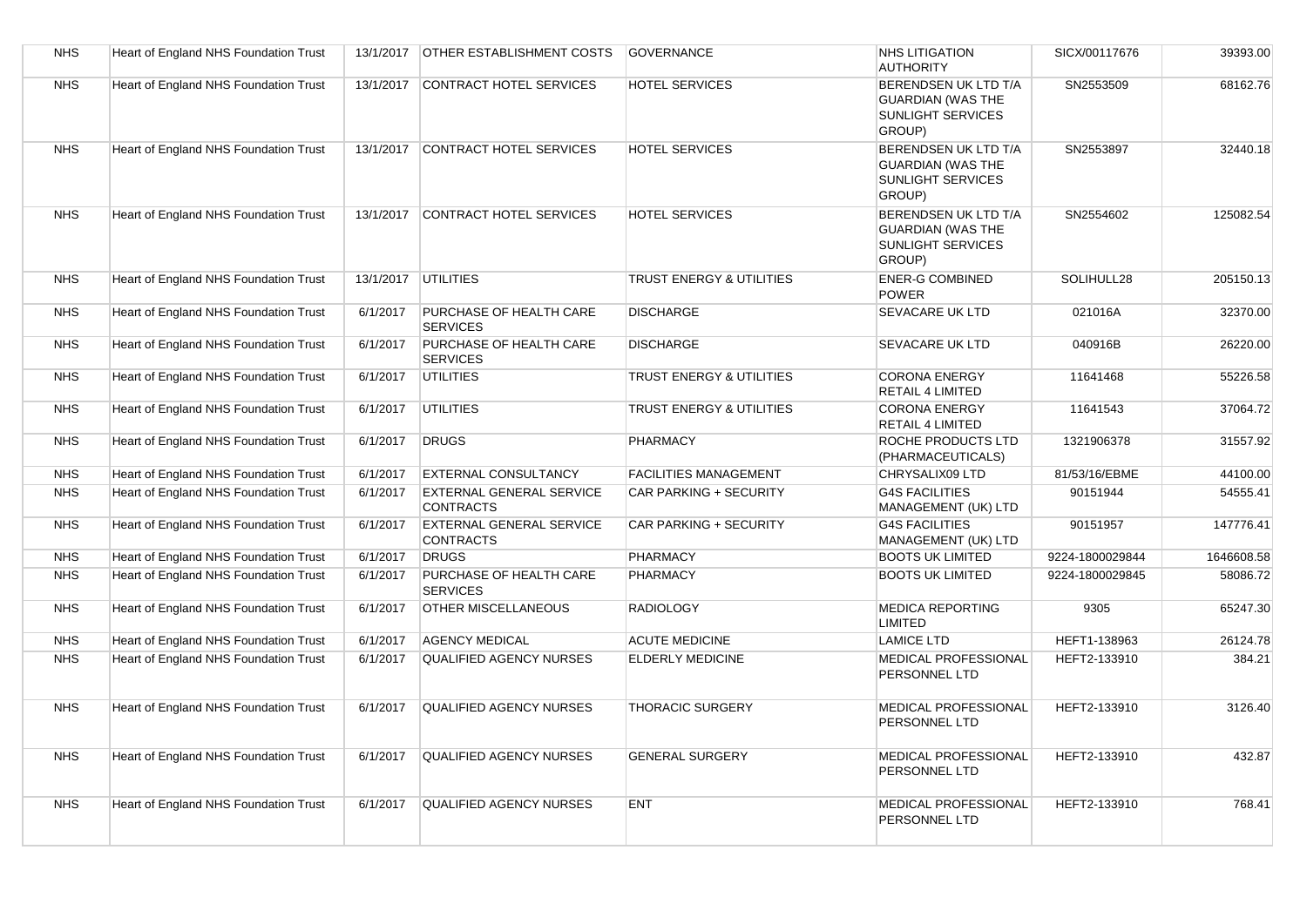| <b>NHS</b> | <b>Heart of England NHS Foundation Trust</b> | 6/1/2017 | <b>QUALIFIED AGENCY NURSES</b> | <b>ACUTE MEDICINE</b>            | MEDICAL PROFESSIONAL<br>PERSONNEL LTD        | HEFT2-133910 | 2316.02 |
|------------|----------------------------------------------|----------|--------------------------------|----------------------------------|----------------------------------------------|--------------|---------|
| <b>NHS</b> | Heart of England NHS Foundation Trust        | 6/1/2017 | <b>QUALIFIED AGENCY NURSES</b> | <b>DIABETES</b>                  | MEDICAL PROFESSIONAL<br>PERSONNEL LTD        | HEFT2-133910 | 384.21  |
| <b>NHS</b> | <b>Heart of England NHS Foundation Trust</b> | 6/1/2017 | <b>QUALIFIED AGENCY NURSES</b> | <b>ELDERLY MEDICINE</b>          | MEDICAL PROFESSIONAL<br>PERSONNEL LTD        | HEFT2-133910 | 396.36  |
| <b>NHS</b> | Heart of England NHS Foundation Trust        | 6/1/2017 | QUALIFIED AGENCY NURSES        | <b>TRAUMA &amp; ORTHOPAEDICS</b> | MEDICAL PROFESSIONAL<br>PERSONNEL LTD        | HEFT2-133910 | 457.21  |
| <b>NHS</b> | Heart of England NHS Foundation Trust        | 6/1/2017 | <b>QUALIFIED AGENCY NURSES</b> | <b>ELDERLY MEDICINE</b>          | MEDICAL PROFESSIONAL<br>PERSONNEL LTD        | HEFT2-133910 | 2721.33 |
| <b>NHS</b> | Heart of England NHS Foundation Trust        | 6/1/2017 | QUALIFIED AGENCY NURSES        | <b>ELDERLY MEDICINE</b>          | MEDICAL PROFESSIONAL<br>PERSONNEL LTD        | HEFT2-133910 | 768.41  |
| <b>NHS</b> | Heart of England NHS Foundation Trust        | 6/1/2017 | <b>QUALIFIED AGENCY NURSES</b> | <b>ELDERLY MEDICINE</b>          | <b>MEDICAL PROFESSIONAL</b><br>PERSONNEL LTD | HEFT2-133910 | 1339.21 |
| <b>NHS</b> | Heart of England NHS Foundation Trust        | 6/1/2017 | <b>QUALIFIED AGENCY NURSES</b> | <b>ACUTE MEDICINE</b>            | MEDICAL PROFESSIONAL<br>PERSONNEL LTD        | HEFT2-133910 | 2533.69 |
| <b>NHS</b> | Heart of England NHS Foundation Trust        | 6/1/2017 | <b>QUALIFIED AGENCY NURSES</b> | <b>GASTROENTEROLOGY</b>          | <b>MEDICAL PROFESSIONAL</b><br>PERSONNEL LTD | HEFT2-133910 | 3344.28 |
| <b>NHS</b> | Heart of England NHS Foundation Trust        | 6/1/2017 | <b>QUALIFIED AGENCY NURSES</b> | <b>TRAUMA &amp; ORTHOPAEDICS</b> | MEDICAL PROFESSIONAL<br>PERSONNEL LTD        | HEFT2-133910 | 531.66  |
| <b>NHS</b> | Heart of England NHS Foundation Trust        | 6/1/2017 | QUALIFIED AGENCY NURSES        | A & E                            | MEDICAL PROFESSIONAL<br>PERSONNEL LTD        | HEFT2-133910 | 1564.21 |
| <b>NHS</b> | Heart of England NHS Foundation Trust        | 6/1/2017 | QUALIFIED AGENCY NURSES        | <b>ELDERLY MEDICINE</b>          | <b>MEDICAL PROFESSIONAL</b><br>PERSONNEL LTD | HEFT2-133910 | 135.30  |
| <b>NHS</b> | Heart of England NHS Foundation Trust        | 6/1/2017 | <b>QUALIFIED AGENCY NURSES</b> | <b>RESPIRATORY MEDICINE</b>      | MEDICAL PROFESSIONAL<br>PERSONNEL LTD        | HEFT2-133910 | 754.87  |
| <b>NHS</b> | Heart of England NHS Foundation Trust        | 6/1/2017 | QUALIFIED AGENCY NURSES        | <b>DIABETES</b>                  | MEDICAL PROFESSIONAL<br>PERSONNEL LTD        | HEFT2-133910 | 768.41  |
| <b>NHS</b> | Heart of England NHS Foundation Trust        | 6/1/2017 | QUALIFIED AGENCY NURSES        | <b>RESPIRATORY MEDICINE</b>      | MEDICAL PROFESSIONAL<br>PERSONNEL LTD        | HEFT2-133910 | 432.87  |
| <b>NHS</b> | Heart of England NHS Foundation Trust        | 6/1/2017 | QUALIFIED AGENCY NURSES        | <b>GENERAL SURGERY</b>           | MEDICAL PROFESSIONAL<br>PERSONNEL LTD        | HEFT2-133910 | 432.87  |
| <b>NHS</b> | Heart of England NHS Foundation Trust        | 6/1/2017 | <b>QUALIFIED AGENCY NURSES</b> | <b>INFECTIOUS DISEASES</b>       | MEDICAL PROFESSIONAL<br>PERSONNEL LTD        | HEFT2-133910 | 457.21  |